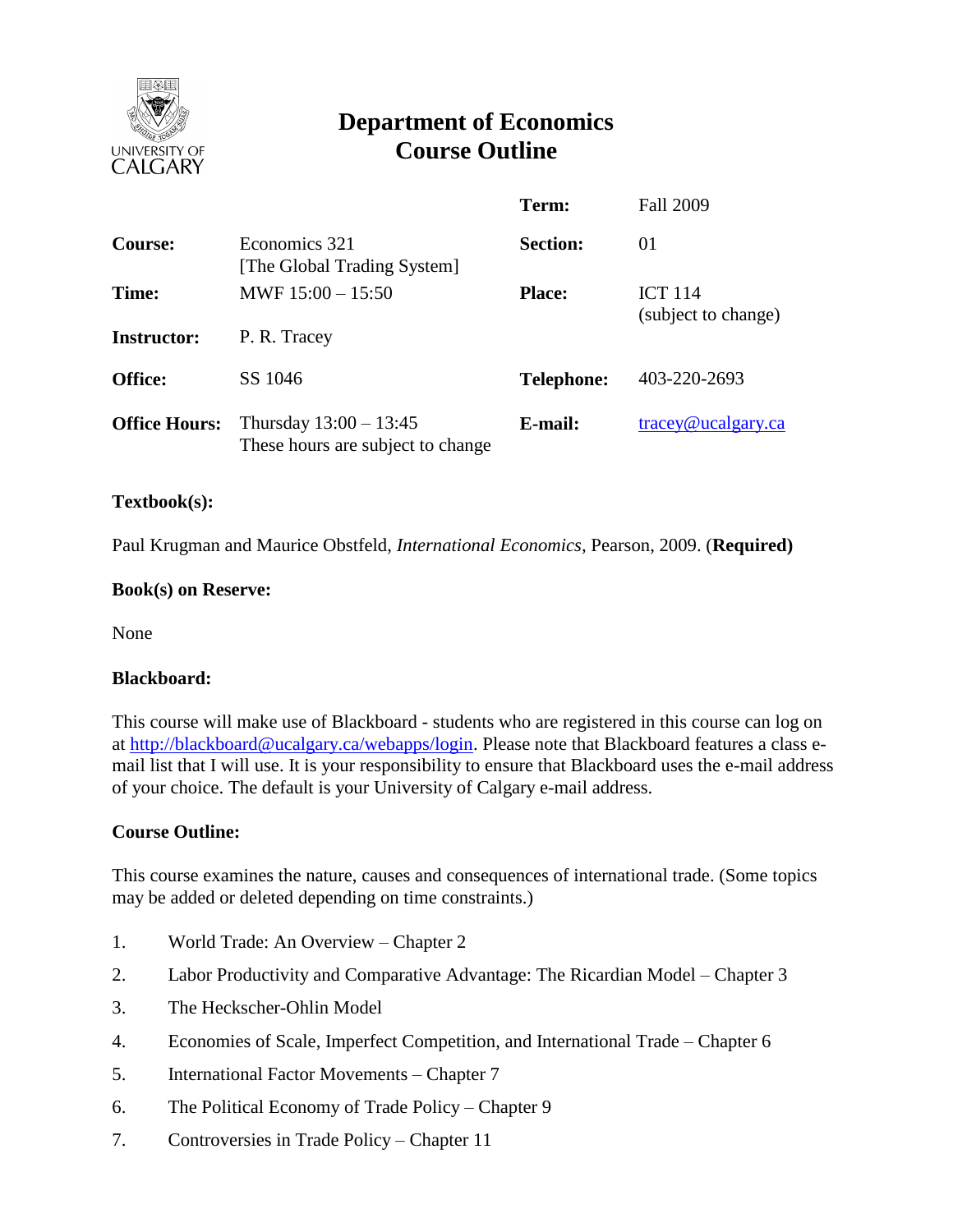Economics 321 (01) Fall 2009 Course Outline continued Page 2 of 3

8. Exchange Rates and Open-Economy Macroeconomics – Chapters 12, 13, and 14

A follow-up course, Economics 425 (International Trade II), provides students with a more detailed explanation of trade flows and goes on to consider issues such as: strategic trade policy in the presence of imperfect competition; trade, growth and technological change; trade-related aspects of intellectual property; and trade, trade policy and the environment. Normally, Economics 321, is a prerequisite for Economics 425 and Economics 357 (Intermediate Microeconomics II) is a co-requisite.

# **Grade Determination and Final Examination Details:**

| 30% Monday, October 19, 2009                              |
|-----------------------------------------------------------|
| 20% Monday, November 2, 2009 (Late assignment will not be |
| accepted.)                                                |
| 50% Scheduled by Registrar $-2$ Hours                     |
|                                                           |

The midterm exam will be held in class on the date indicated. The time and location of the final exam, which will be two hours in length, will be scheduled by the Registrar's Office. Exam questions may consist of multiple choice questions. The use of a non-programmable calculator during exams is permitted. The use of graphing calculators, computers, and cell phones is not permitted.

The midterm exam, assignment, and the final exam are marked on a numerical basis. The grades are then added using the weights indicated above. As a guide to determining standing, these letter grade equivalences will generally apply:

| $A+ 97-100$   | B 79 - 83       |   | $C-$ 62 - 66 |
|---------------|-----------------|---|--------------|
| A 92 - 96     | B- 76-78        |   | $D+ 57 - 61$ |
| $A - 89 - 91$ | $C_{+}$ 73 - 75 | D | $50 - 56$    |
| $B+ 84 - 88$  | C $67 - 72$     |   | $F = 0-49$   |

# **Notes:**

- 1. Make-up midterm exams and deferred midterm exams will not be given. Deferred final examinations do not have to cover the same material or have the same format as the regular final examination.
- 2. Examinations will not be given prior to the scheduled date.
- 3. Students will not be given extra time to complete tests and exams.
- 4. Students should be aware of the academic regulations outlined in The University of Calgary Calendar.